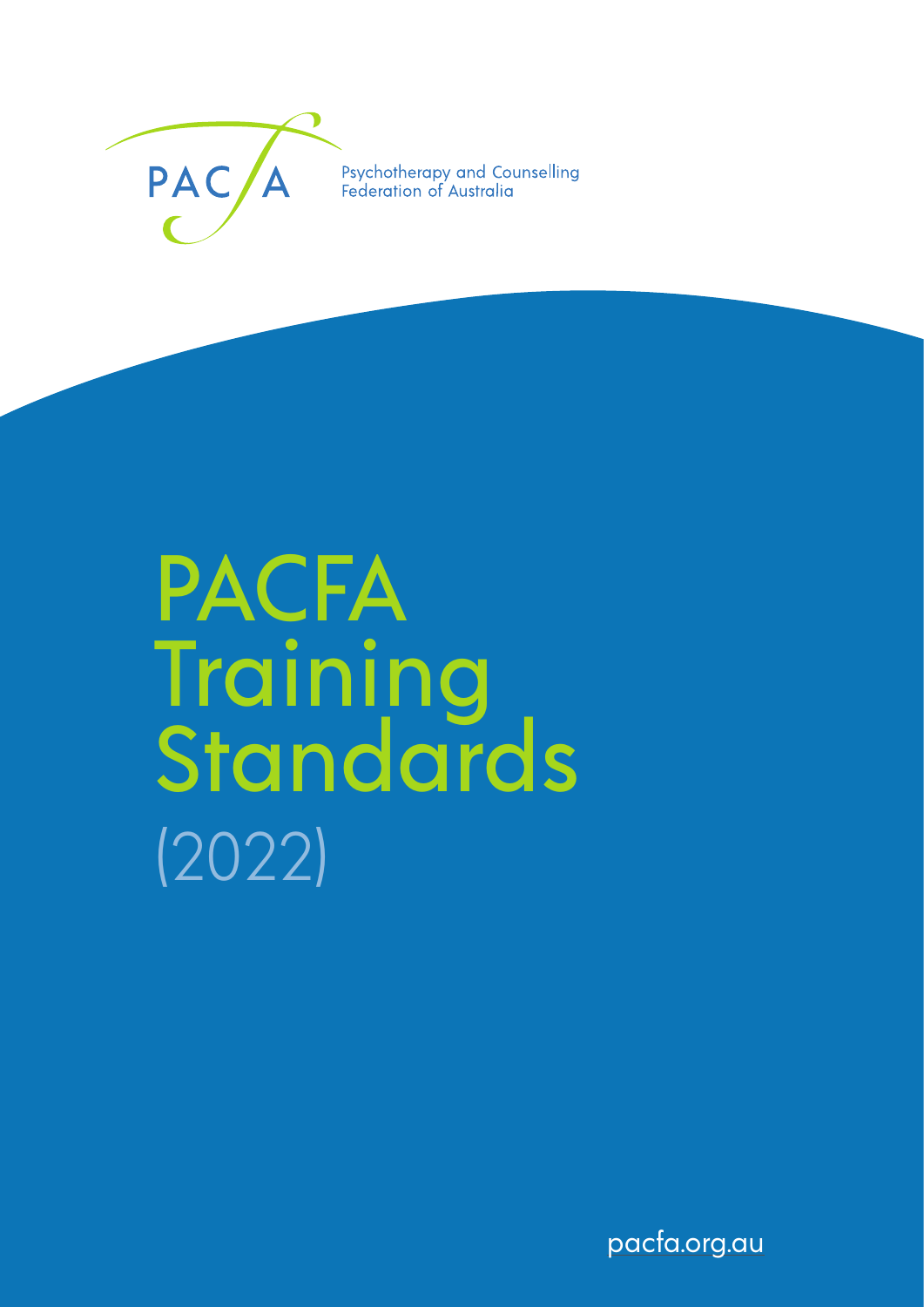#### Acknowledgements

The PACFA Board would like to acknowledge the contribution and commitment of Dr Kate Briggs, Professional Standards Committee Chair, Ms Biliana Dearly, Education Program Accreditation Committee Chair, and their respective committees, including the working groups with the support of PACFA Practice Advisor Ms Kiritapu Murray, for revising and upgrading the PACFA Training Standards.



© Psychotherapy and Counselling Federation of Australia, October 2022

This publication is copyright. No part may be reproduced by any process except in accordance with the provisions of the Copyright Act 1968.

Suggested citation:

Psychotherapy and Counselling Federation of Australia (2022). PACFA Training Standards. Melbourne: PACFA.

Correspondence concerning this document must be addressed to: PACFA CEO, email: admin@pacfa.org.au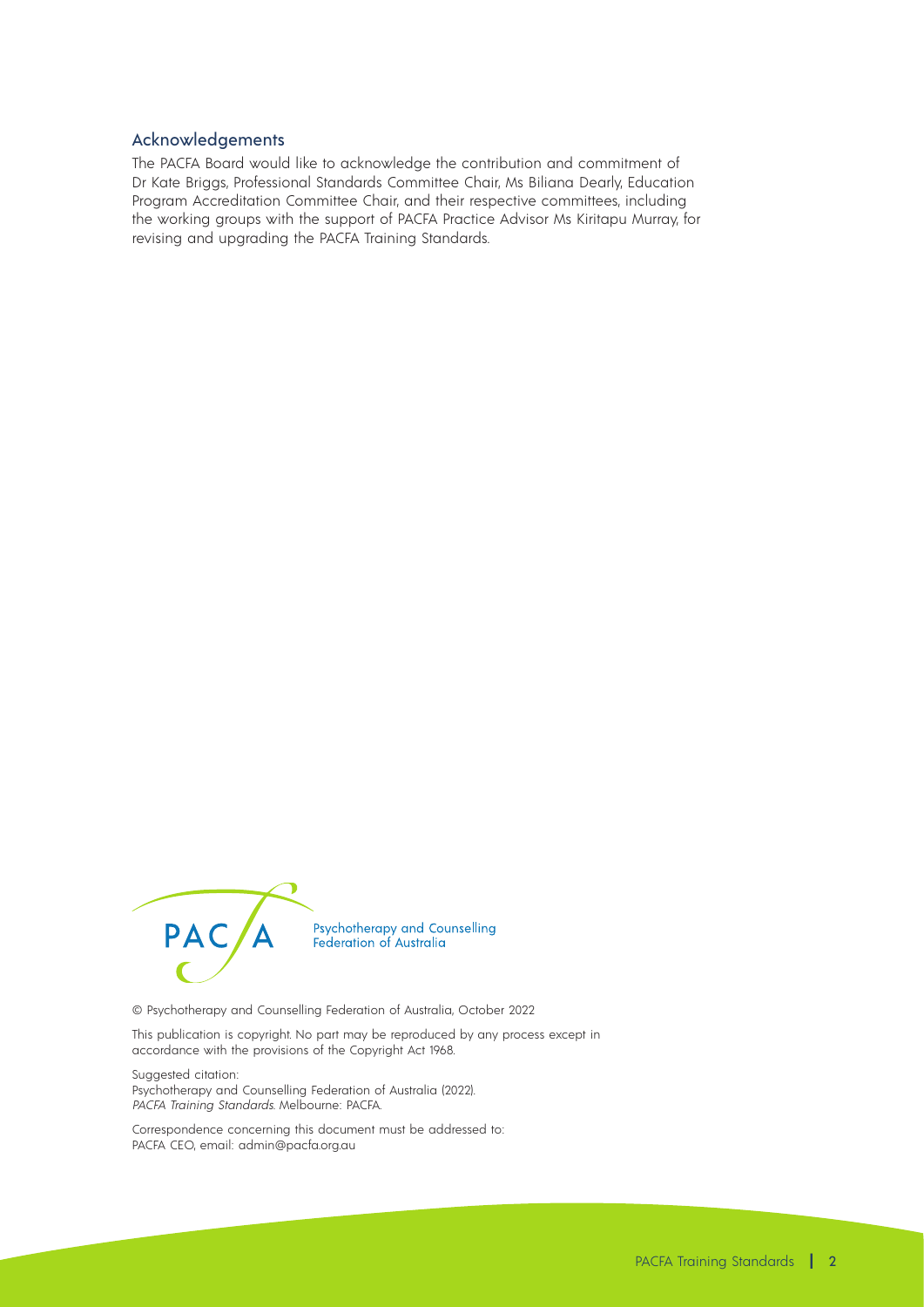# Preamble

This document provides the requirements and standards to be met by all educational providers that deliver counselling and psychotherapy courses and programs accredited by PACFA.

The PACFA core training standards are designed to provide a national high quality and inclusive educational framework for the counselling and psychotherapy professions. They outline minimum training requirements for developing skills and achieving competence by graduates entering the professions. The standards aim to ensure a quality learning experience for students, which supports developing professional identity and the skills, knowledge, and competence required for effective and ethical professional practice.

The PACFA Indigenous Healing Practice Training Standards (2021) exist as stand-alone guidelines for the accreditation of the Indigenous Healing Practice training programs.

The PACFA Training Standards (2022) were developed by the PACFA Professional Standards Committee and the Education Program Accreditation Committee in consultation with a range of stakeholders and ratified by the PACFA Board and Council. These standards are based on the previous Training Standards (2020 and 2018) and developed with recognition of the need to:

- provide a framework that ensures that graduates of counselling and psychotherapy can deliver safe and ethical practice for the Australian community.
- 2. clarify the minimum essential learning content and volume that is consistent with the Australian Qualifications Framework
- 3. provide guidelines for developments in learning and teaching in the context of digital learning platforms and pedagogies
- 4. respond to the changing social and mental health and wellness needs of the Australian community
- 5. promote consistent quality, excellence and ongoing development of education and training in counselling and psychotherapy.

The counselling and psychotherapy professions draw on various theoretical and practice modalities. Consequently, these training standards were established to provide a minimum entry-level into the professions rather than entry to specific modalities. Different training providers may place additional requirements on students reflective of their training priorities. The minimum level of education and training for the counselling and psychotherapy professions is a Bachelor degree or Post Graduate Diploma with supervised practice experience as outlined in the following document. Training providers are encouraged to go beyond the minimum requirements and place additional requirements in their programs, reflecting their training priorities.

For the purpose of accreditation, the Training Standards are to be read in conjunction with the Accreditation Application Guidelines.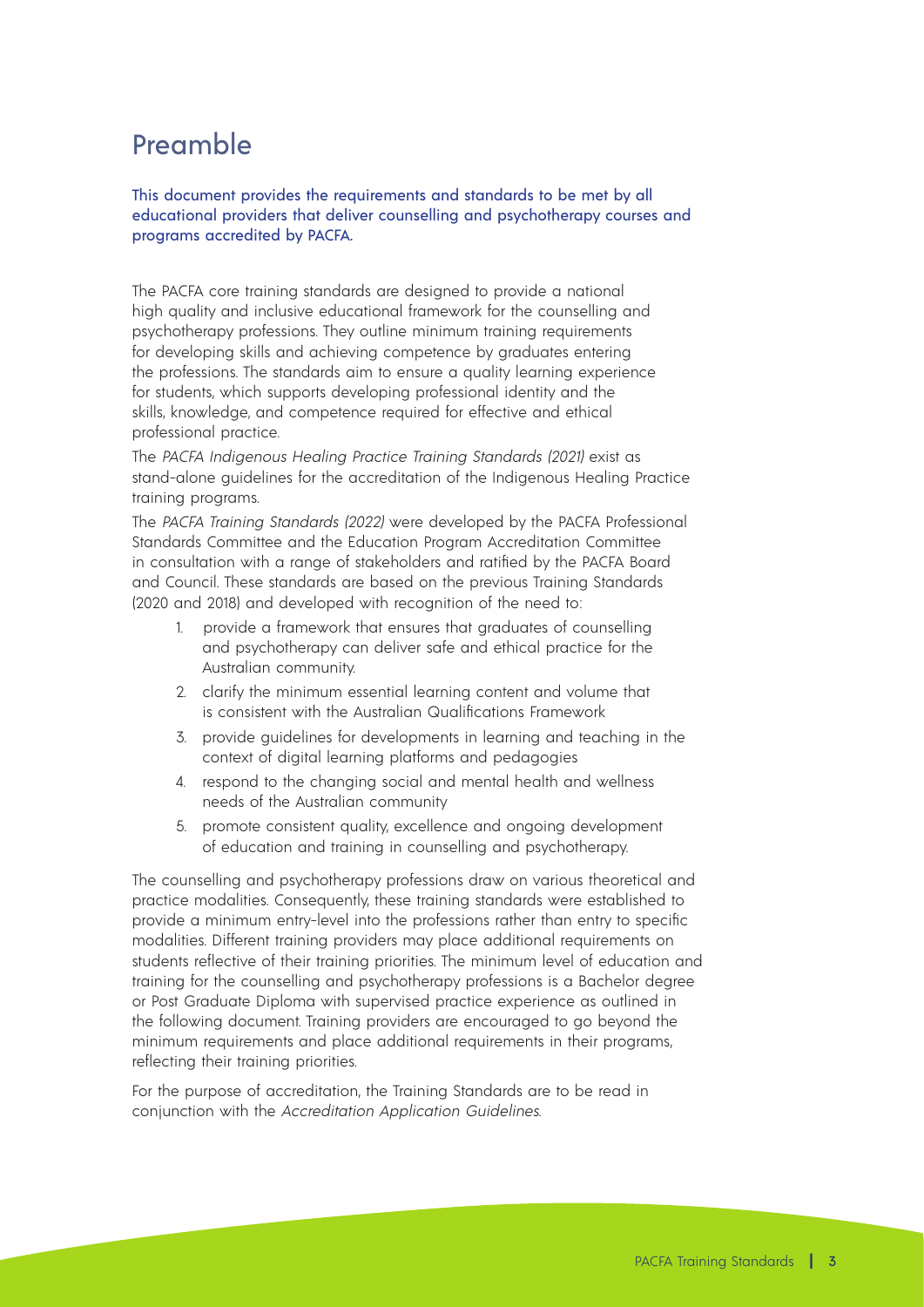# **Contents**

| 1.                | <b>Australian Qualifications Framework</b> |                                                   | 5                 |
|-------------------|--------------------------------------------|---------------------------------------------------|-------------------|
| 2.                | In-training requirements                   |                                                   | 5                 |
| 3.                | Discipline-specific education and training |                                                   | 6                 |
|                   | 3.1<br>Training                            |                                                   | 6                 |
|                   | 3.2                                        | Client contact                                    | 7                 |
| 4.                | Admission                                  |                                                   | 8                 |
|                   | 4.1                                        | Principles                                        | 8                 |
|                   | 4.2                                        | Process                                           | 8                 |
| 5.                | Learning and teaching                      |                                                   | 9                 |
|                   | 5.1                                        | Philosophy of training                            | 9                 |
|                   | 5.2                                        | Core curriculum                                   | 9                 |
| 6.                |                                            | <b>Assessment</b>                                 | 11                |
| 7.                | Personal development                       |                                                   | 12                |
|                   | 71                                         | Personal development hours                        | 12                |
|                   | 7.2                                        | Therapeutic relationship                          | 12 <sup>°</sup>   |
|                   | 7.3                                        | Personal congruence                               | 12 <sup>°</sup>   |
|                   | 7.4                                        | Conflict of interest                              | 12 <sup>°</sup>   |
|                   | 7.5                                        | Personal psychotherapy                            | $12 \overline{ }$ |
| 8.                | <b>Staffing</b>                            |                                                   | 13                |
|                   | 8.1                                        | Support                                           | 13                |
|                   | 8.2                                        | Additional educators                              | 13                |
|                   | 8.3                                        | Registration                                      | 13                |
|                   | 8.4                                        | Education                                         | 13                |
|                   | 8.5                                        | Qualification                                     | 13                |
|                   | 8.6                                        | Student and staff ratio                           | 13                |
|                   | 8.7                                        | Requirements                                      | 14                |
|                   | 8.8                                        | Course coordinators                               | 14                |
| 9.                | <b>Clinical supervision</b>                |                                                   | 15                |
| 10.               |                                            | Quality assurance and training program evaluation | 16                |
| <b>Appendix 1</b> |                                            |                                                   | 17                |
| <b>Appendix 2</b> |                                            |                                                   | 19                |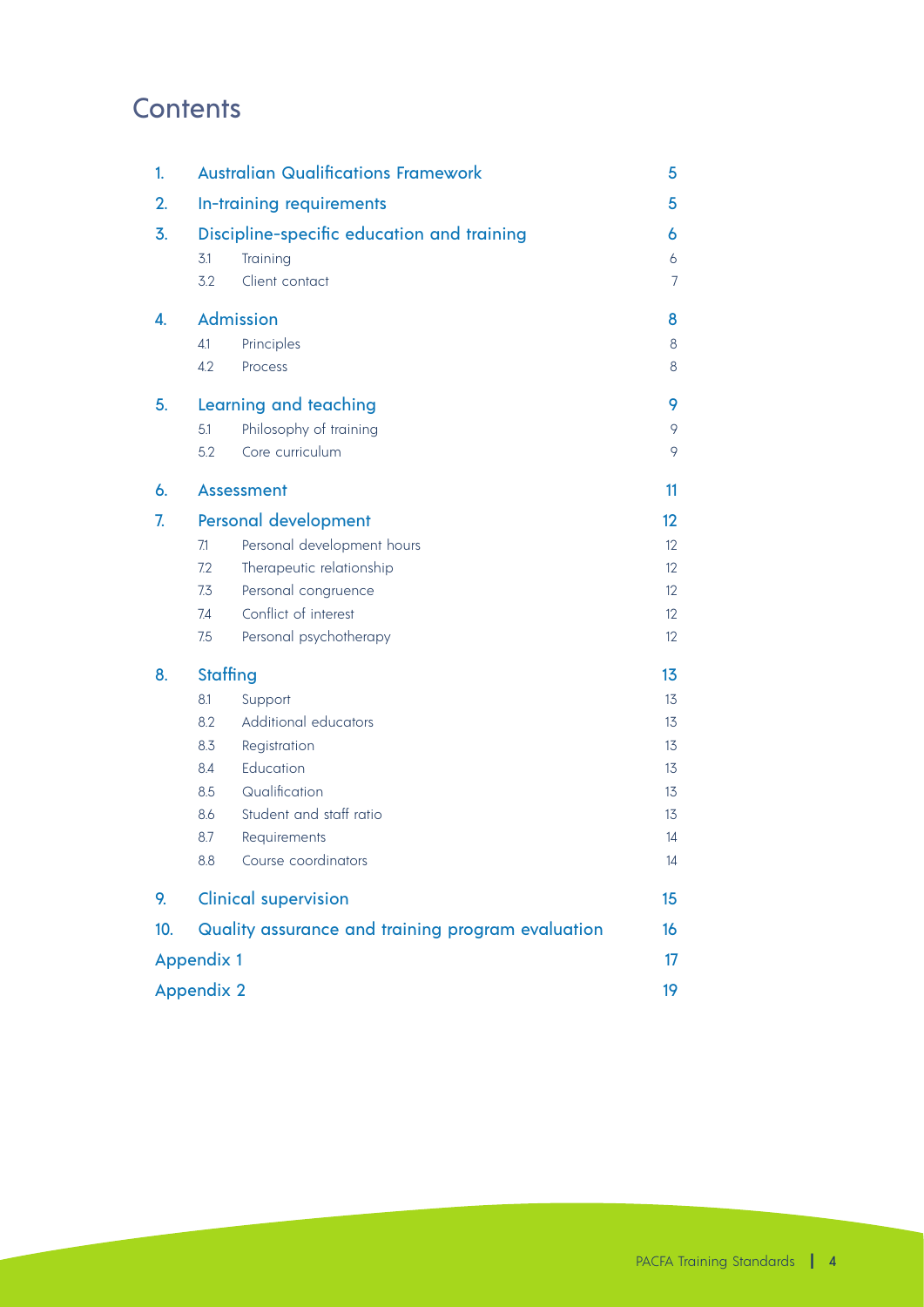# 1. Australian Qualifications Framework

The PACFA Training Standards are based on the Australian Qualifications Framework (AQF) standards and levels of learning. A key principle of the AQF is the volume of learning which is the "…duration of all activities required for the achievement of the learning outcomes specified for a particular AQF qualification type" (p. 11). The requirements outlined in this document reflect the AQF recommended volume of learning at AQF levels 7–9 (undergraduate Bachelors, and post-graduate Diplomas, and Masters degrees), specific to the counselling and psychotherapy professions.

# 2. In-training requirements

In-training requirements detail the minimum requirements for academic content, skill development, and supervised practice within any given training program.

"Membership" requirements for practising members are separate from "training" requirements and include ethics, insurance, membership of a PACFA College and payment of membership fees (see Appendix 2).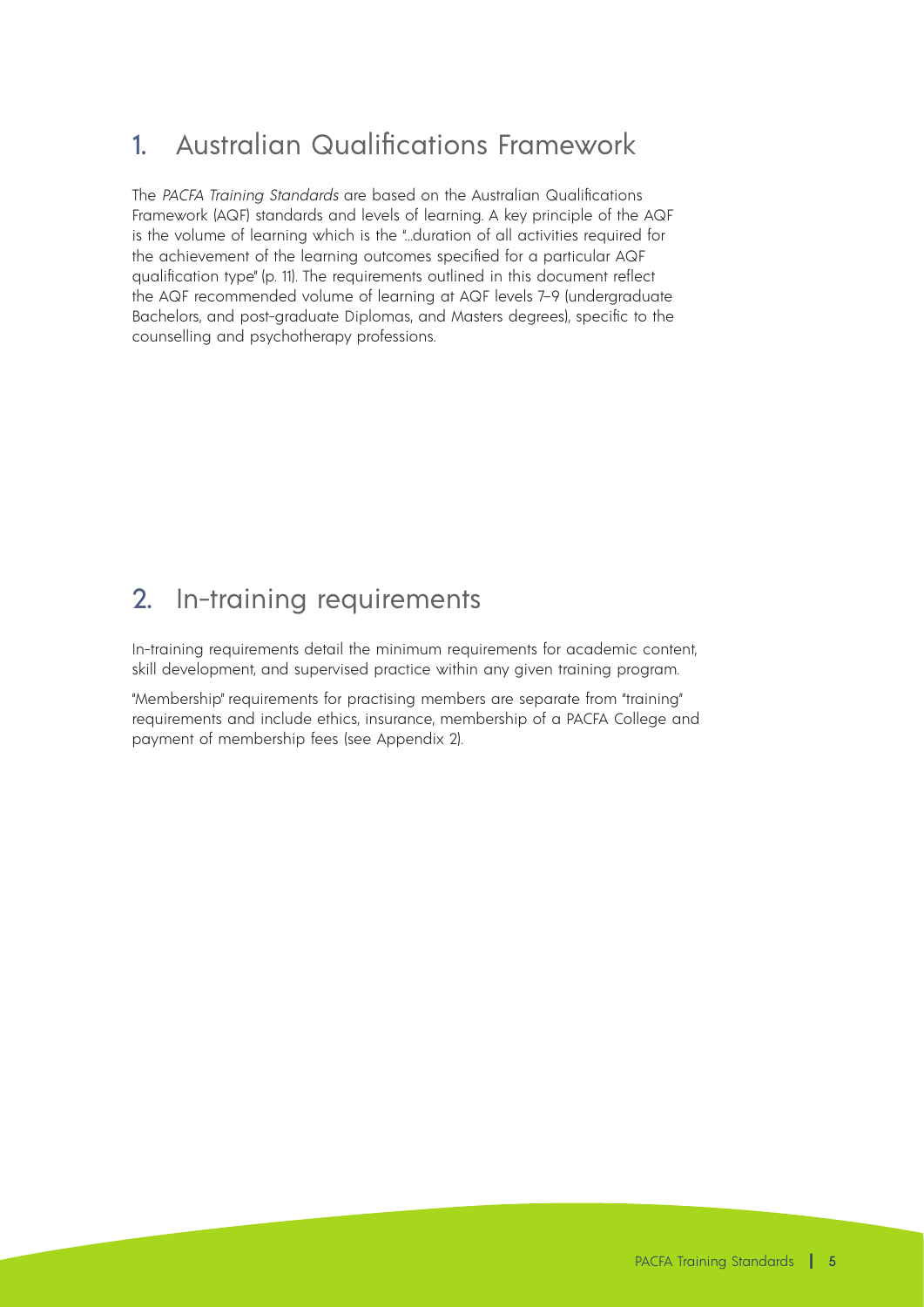# 3. Discipline-specific education and training

## 3.1 Training

Education and training in counselling and psychotherapy must be undertaken in a qualification approved by the Tertiary Education Quality Standards Agency (TEQSA) or the Australian Skills Quality Authority (ASQA) at either the undergraduate or postgraduate levels (AQF level 7 to 9).

The following principles apply to all courses/programs accredited by PACFA:

- Training must recognise the validity and place of different "schools" and modalities of counselling and psychotherapy.
- Training must promote a respectful understanding of the differences and similarities between theories.
- Training must be based on a coherent philosophical framework, selected theories, and evidence-informed practice.
- Training must recognise that the therapeutic alliance is key to counselling and psychotherapy practice and facilitates the opportunity for clients to experience self-reflective understanding and self-determined change.
- The minimum volume of learning detailed below applies to any undergraduate or postgraduate program. Training must be completed over a minimum period of two years. 400 hours of direct teaching (minimum) (at AQF level 7–9). This may be made up of:
	- 200 hours (minimum) direct person-to-person teaching focused on experiential practice and skills development of which:
		- 140 hours must be solely taught face-to-face and focused on experiential practice and skills development.
		- 60 hours may be synchronous online e.g., live interactive webinars.
		- The central focus of this person-to-person teaching must be on interpersonal counselling and/or psychotherapeutic skills development.
	- 200 hours of learning may be conducted via online asynchronous training for theory-based studies, instructed by the teacher/trainer.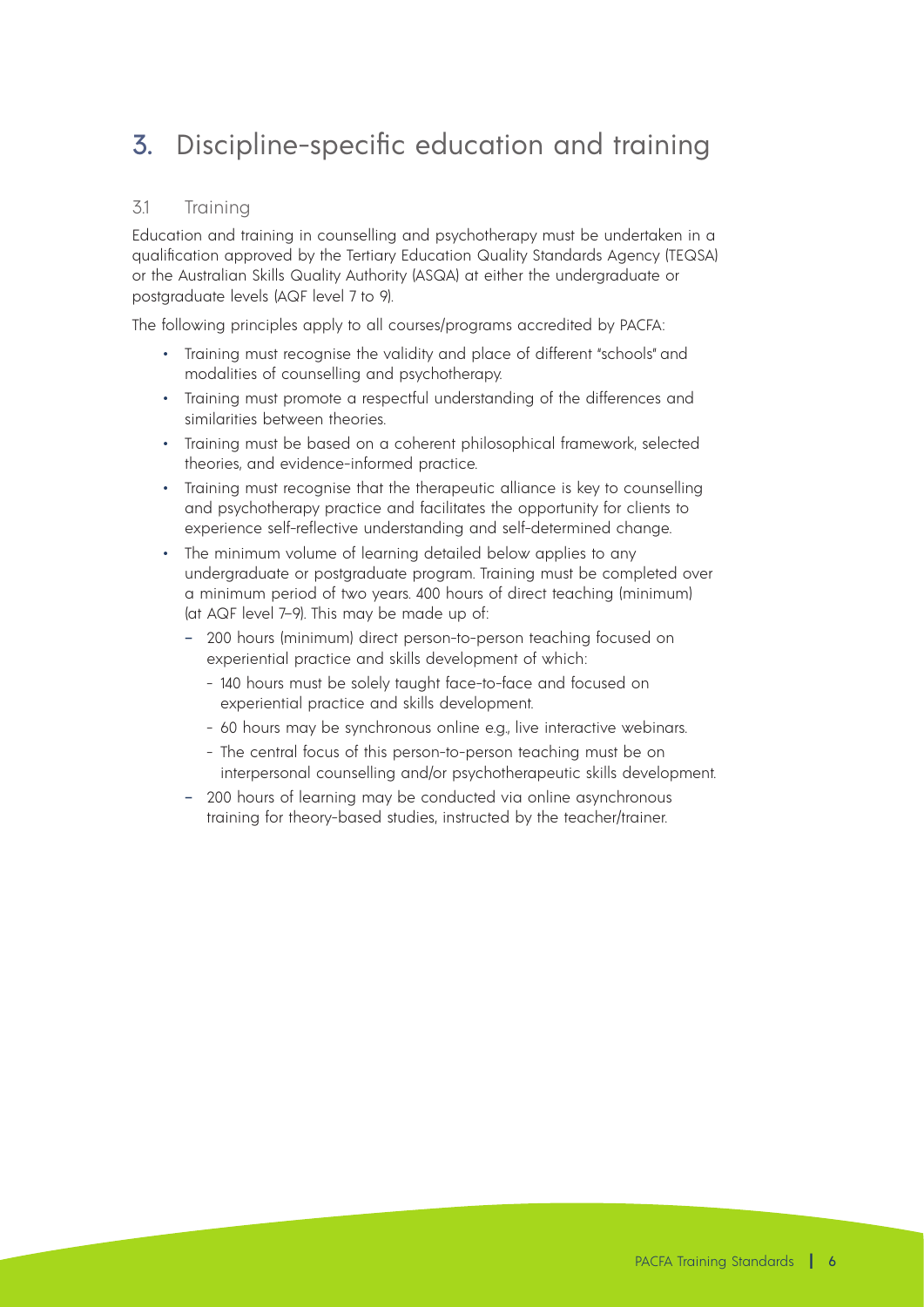# 3.2 Client contact

A minimum of 40 hours of face-to-face counselling, psychotherapy or Indigenous Healing Practice (client contact) with 10 hours of supervision (related to client contact) within or in tandem with training must be completed and assessed as successful by the training provider. Successful completion of supervised practice is required to be evidenced by a log signed by the responsible supervisor(s).

- A minimum of 10 supervision hours related to that practice with at least 50% being individual supervision. The remainder may be via small group supervision (no more than 6 trainees).
- Details of the client work must be included in a professional log which the student maintains and presents at assessment as evidence of completed practice hours. (Client confidentiality must be maintained in the log).
- If more than the minimum of 40 hours of supervised client contact is completed during the course, any additional client contact hours over and above the minimum requirements may be completed via synchronous video conferencing or telephone hours.
- Client contact generally requires other activities in addition to the 40 hours of face-to-face supervised client contact such as writing case notes, attending staff meetings, debriefing, counselling observations, and administration. These hours are not included in the 40 hours client contact required.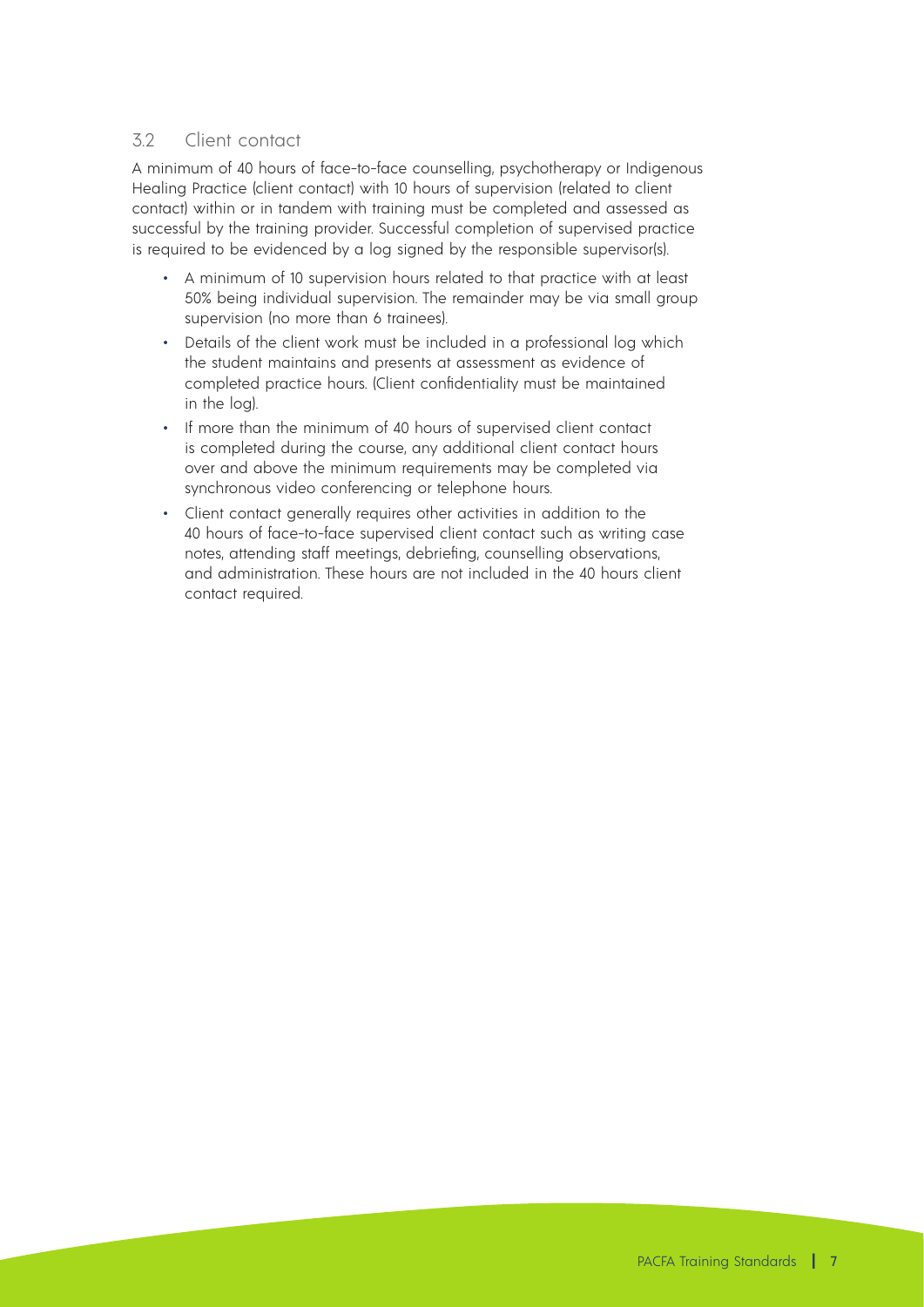# 4. Admission

## 4.1 Principles

Prospective students need to demonstrate the presence of a set of human capacities as a pre-requisite for acceptance into counselling, psychotherapy or Aboriginal and Torres Strait Islander Indigenous Healing Practice programs. Accepted methods for assessing these capacities are interviews, questionnaires, and references from employers, past academic staff, and other such persons with accurate personal knowledge of those capacities:

- Prospective students need to have demonstrated self-awareness and a relational capacity, including the capacity to relate in a facilitative way with others and to reflect on and examine the impact of these actions.
- Prospective students need to demonstrate a capacity to understand and practice ethical behaviour in accordance with the PACFA Code of Ethics.
- The above qualities presume a certain level of mature life experience on the part of the applicant as shown by the capacity to reflect on and learn from experience, including being open to positive and challenging feedback.
- Interviews and selections for admission should be completed by the counselling/psychotherapy teaching team staff.
- Applicants must be made aware of the course's inherent requirements, including appropriate supervised therapeutic practice with clients faceto-face in a planned and structured client contact setting (placement).

#### 4.2 Process

The process of selection must be non-discriminatory on the grounds of gender, class, cultural background, sexual identity, religion, disability or beliefs.

Academic credit for admission to a counselling, psychotherapy or Aboriginal and Torres Strait Islander Indigenous Healing Practice training program may be awarded if it meets the following requirements:

- No academic credit is allowed for the client contact and clinical supervision requirements which takes place during training.
- When academic credit is awarded, the total length, AQF level, and volume of training, including the academic credit, must meet the requirements of these Training Standards.
- Admission to a counselling, psychotherapy or Aboriginal and Torres Strait Islander Indigenous Healing Practice training program may be granted on the grounds of advanced standing equivalent to the requisite academic entry requirements of the training institution.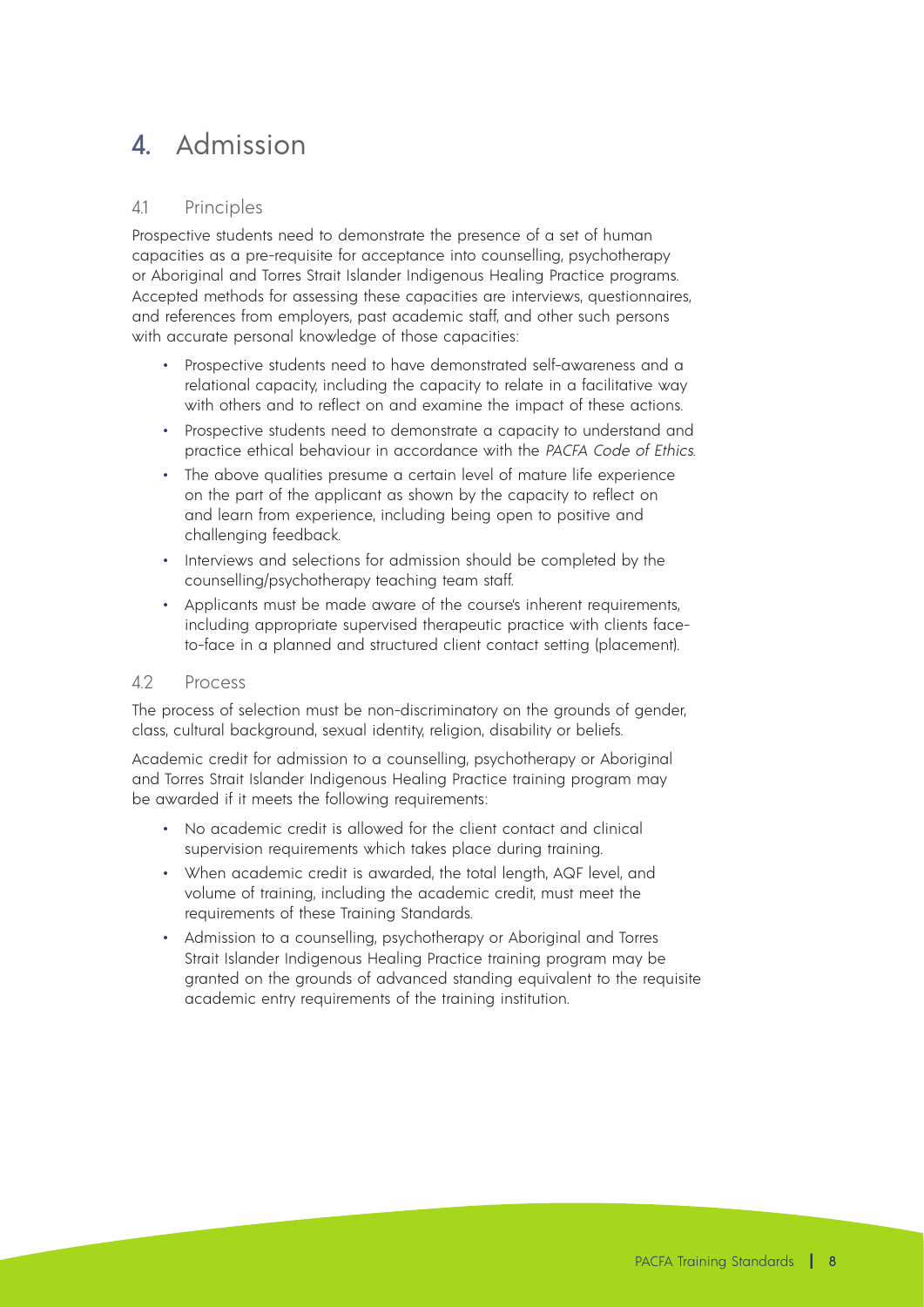# 5. Learning and teaching

# 5.1 Philosophy of training

Each training course/program must have a clear statement of the philosophy of training (teaching, learning and practice) including a comprehensive rationale and learning objectives for what it seeks to achieve, underpinned by a coherent body of professional, evidence-informed knowledge.

Training providers must provide a clear statement of the following:

- Philosophy of teaching and learning: An outline of the teaching and learning philosophy that underpins the program, and how experiential learning and reflective practice are emphasised in the philosophy and teaching practice across the program.
- Philosophy of practice that underpins the course/program: A clear statement of the program's philosophical and theoretical underpinnings, including embedded values and beliefs, coherent models of the person (theory of personality), human development, theory of change, and the therapeutic relationship.

#### 5.2 Core curriculum

Each program's learning outcomes must concisely outline the graduates' attributes, skills, knowledge and professional competence.

The program's learning outcomes must form a coherent body of learning and demonstrate the integration of learning outcomes across all units.

#### Subject knowledge

Graduates must demonstrate skills and competence related to knowledge of:

- Significance and role of the therapeutic relationship in the process of therapeutic change.
- Selected theories of human development across the life span.
- Overview of major schools of counselling and psychotherapy and their respective theories of psychotherapeutic change.
- Assessment processes including risks assessment and interventions.
- Selected theories of ethics, Federal and State laws relevant to the professional practice of counselling and psychotherapy, and PACFA Code of Ethics.
- Different conceptualisations of mental health and mental health conditions.
- Evidence-informed practice for commonly identified mental health conditions.
- Human diversity lethnic, gender, sexuality, religious, spiritual) in varied social and cultural life contexts.
- Group process theory and group dynamics and their application to group work.
- Fundamentals of research and how it informs clinical practice.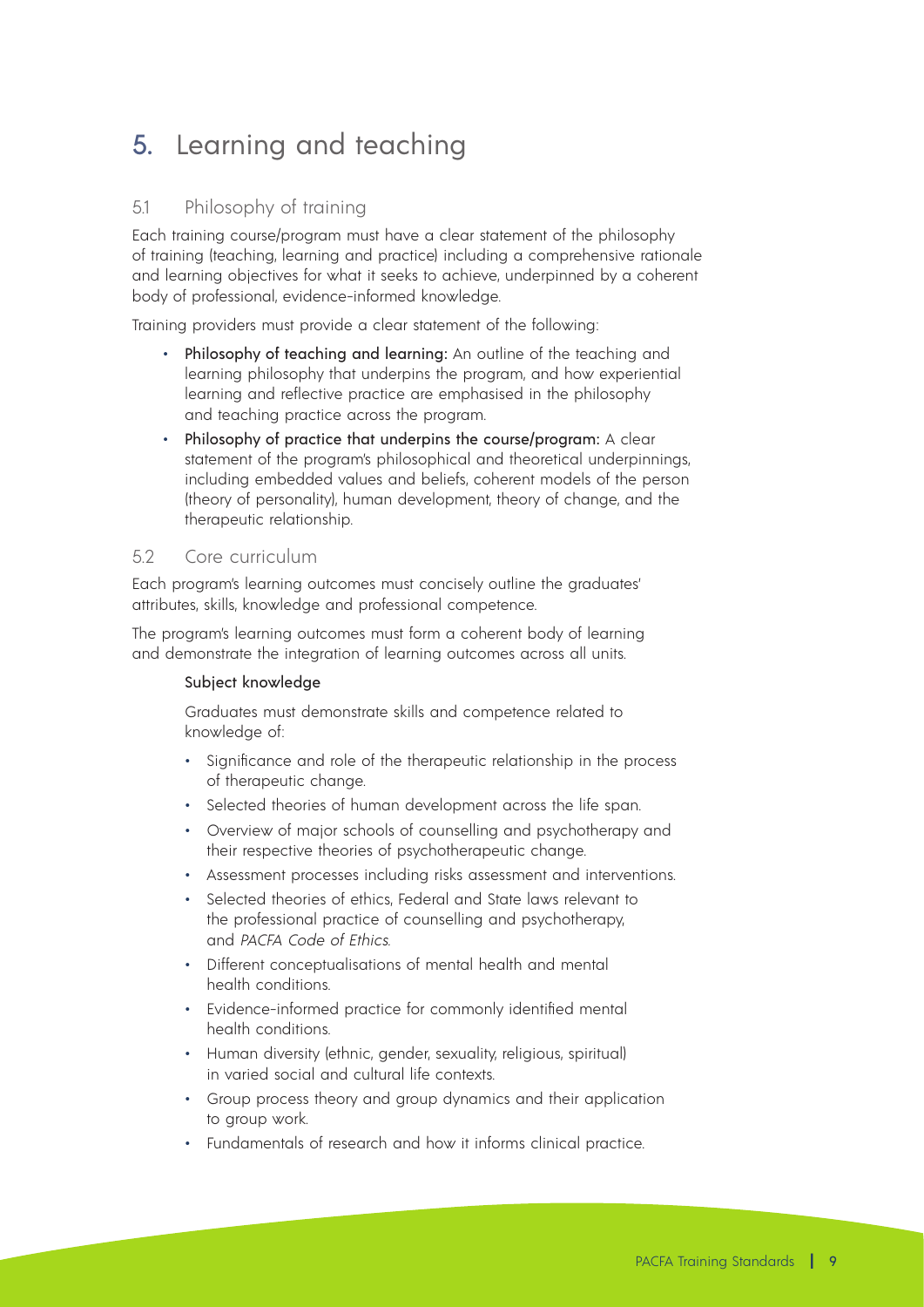#### Skills

Graduates must demonstrate competence and skills related to:

- Establishing and maintaining therapeutic presence and therapeutic alliance.
- In-depth, facilitative attunement with clients.
- Relational engagement and ability to be client-specific.
- Other advanced counselling or psychotherapy skills related to the program philosophy of practice.
- Performing a broad assessment including mental health and all risk factors.
- Developing case formulations and establishing therapeutic goals.
- Utilising counselling and/or psychotherapeutic strategies and interventions.
- Maintaining reflective practice.
- Monitoring and evaluation of their own practice.
- Effective communication with a range of different stakeholders.
- Reviewing relevant research-informed literature or completing another aspect of a research project.

#### Application of knowledge and skills

 Graduates must demonstrate competence in the application of counselling and psychotherapy knowledge and skills related to the following core processes:

- Reflective practice.
- Assessment.
- Facilitating therapeutic change.
- Case formulation and therapeutic process planning.
- Evidence-informed clinical practice—critical evaluation of the therapeutic process concerning the applied model of counselling and or psychotherapy and the client's desired change.
- Effective application of ethical principles and legal requirements to clinical practice.
- Personal and professional development, including engagement in personal reflection and competent participation in clinical supervision.
- Collaboration with other mental health practitioners.
- Alternative modes of working with clients, including via video conference and telephone.
- Critical evaluation, appreciation and incorporation of current research findings in clinical practice.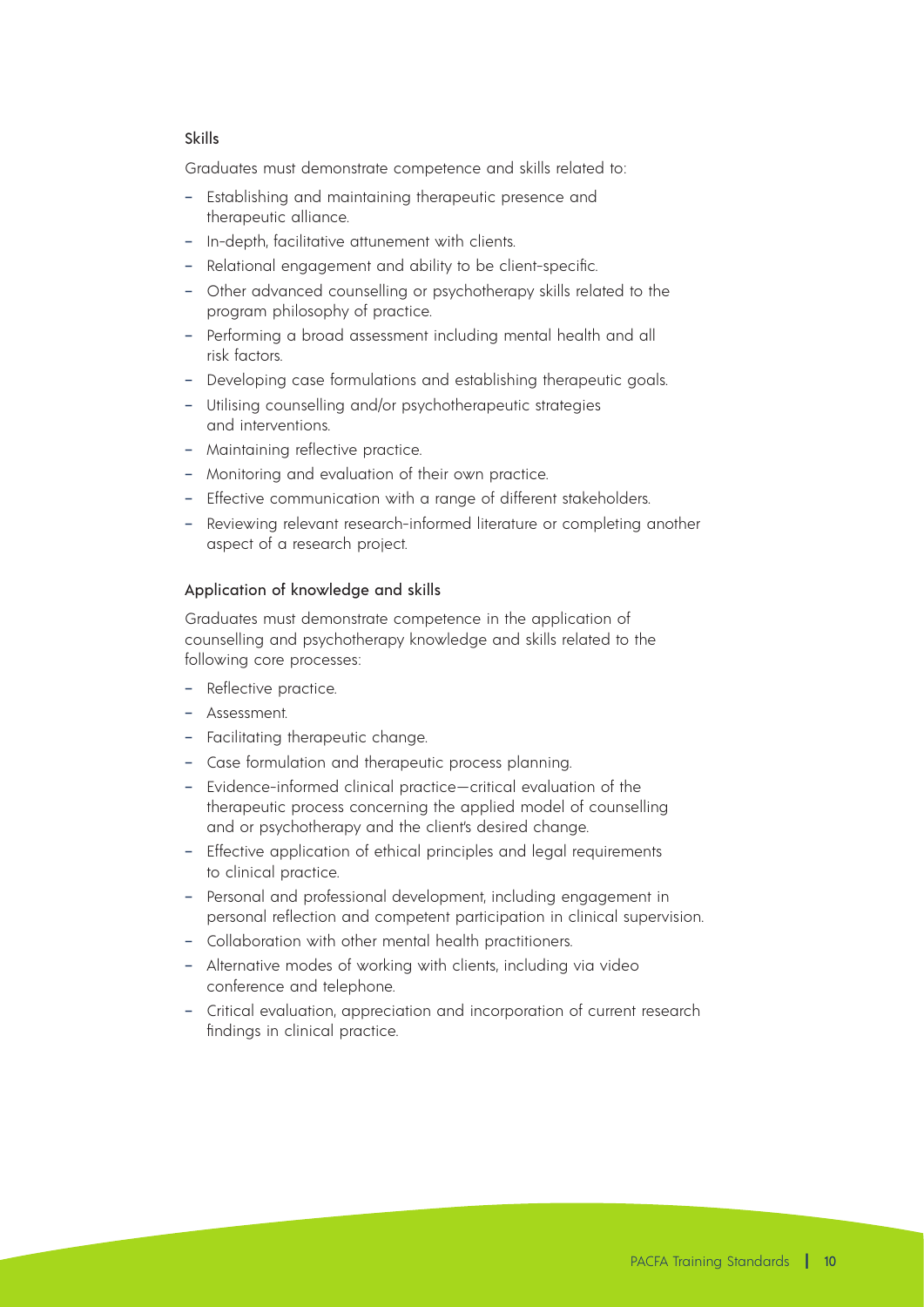# 6. Assessment

Training providers follow assessment policies and procedures that ensure fairness, transparency and accountability in their assessment processes. Assessment processes evaluate all core curriculum and achievement of clinical and professional competence and sound ethical practice comprehensively. Assessment methods are selected to ensure trainees have achieved the program's Learning Outcomes. An appropriate range of assessment types is employed to assess students on all aspects of the core curriculum.

Assessment tasks align with TEQSA requirements in relation to content, volume, level and types of assessment. Trainees must demonstrate knowledge of the philosophy of practice underpinning the Program and apply this framework in competent clinical practice. To achieve this, assessment tasks must include:

- demonstration of knowledge through a variety of suitable assessments; and
- demonstration of clinical skills through methods such as live supervision, recorded sessions (audio or audio visual) and rigorous frequent one-to-one supervision.

Students' readiness for practice is specifically assessed before students undertake placement (in addition to the unit assessments).

The capstone placement assessment ensures that the clinical supervisor thoroughly assesses graduates for their readiness for professional practice.

Trainees must receive timely, relevant, and detailed feedback on all assessment tasks.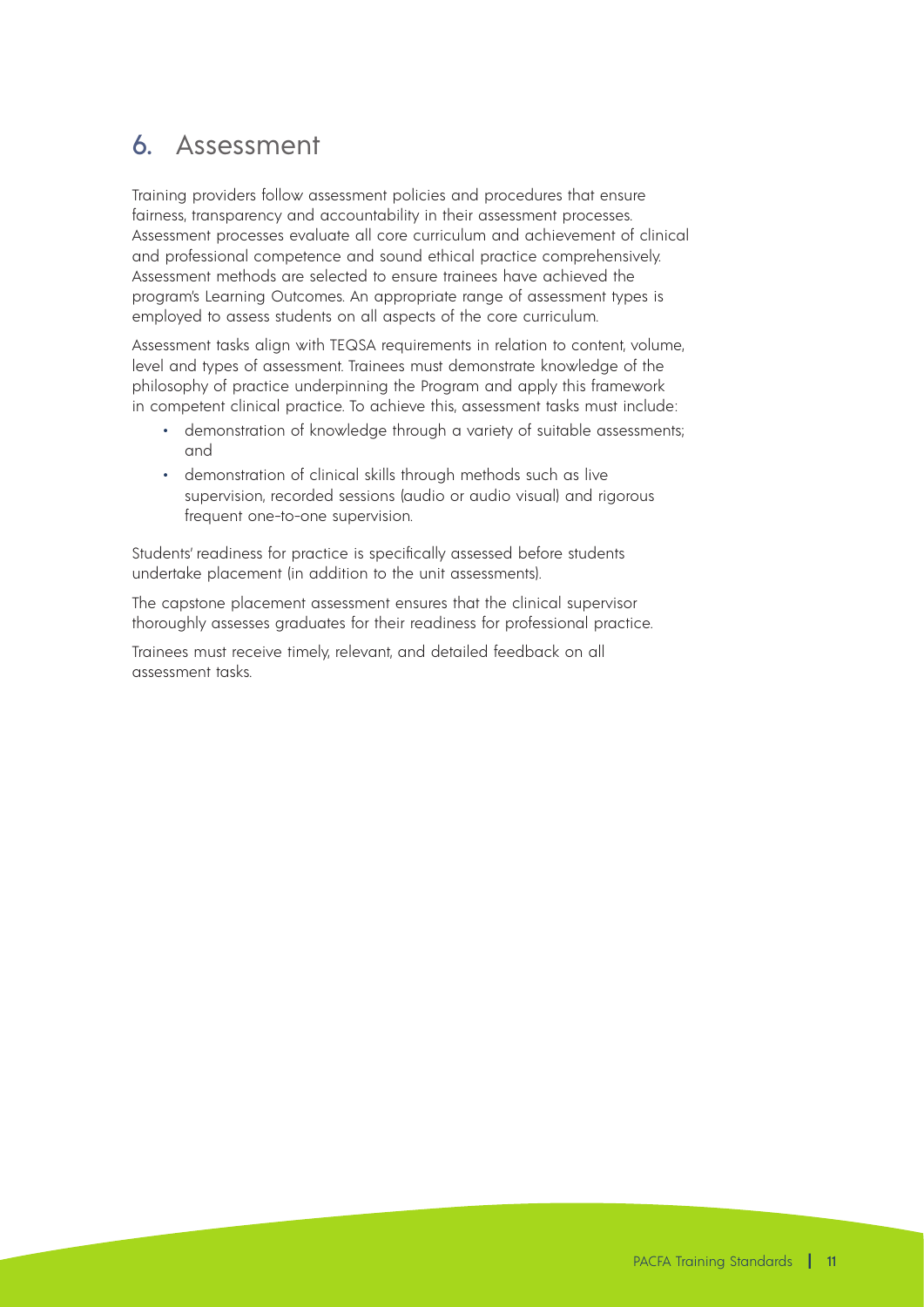# 7. Personal development

As counselling, psychotherapy and Indigenous Healing Practices prioritise the importance of "therapist factors" and the use of self in therapy, importance is placed on personal and professional development within the training program.

# 7.1 Personal development hours

Trainees must complete a minimum of 20 hours of personal development work within the duration of the training. This may include individual or family therapy, group therapy or self-awareness experiences, all of which must take place outside the classroom context.

## 7.2 Therapeutic relationship

An understanding of how one may use one's self in the therapeutic relationship must be integrated within the training program according to the particular modality. In addition, trainees are encouraged to have experiences as a client in a modality compatible to the one in which they are training.

## 7.3 Personal congruence

Trainees are actively encouraged to engage in personal therapy in order to deepen their personal congruence and self-awareness.

## 74 Conflict of interest

Trainee personal therapy should not create conflicts of interest that disadvantage the trainee's participation in the training program.

## 7.5 Personal psychotherapy

It is understood that psychotherapy trainees will be engaged in their own psychotherapy.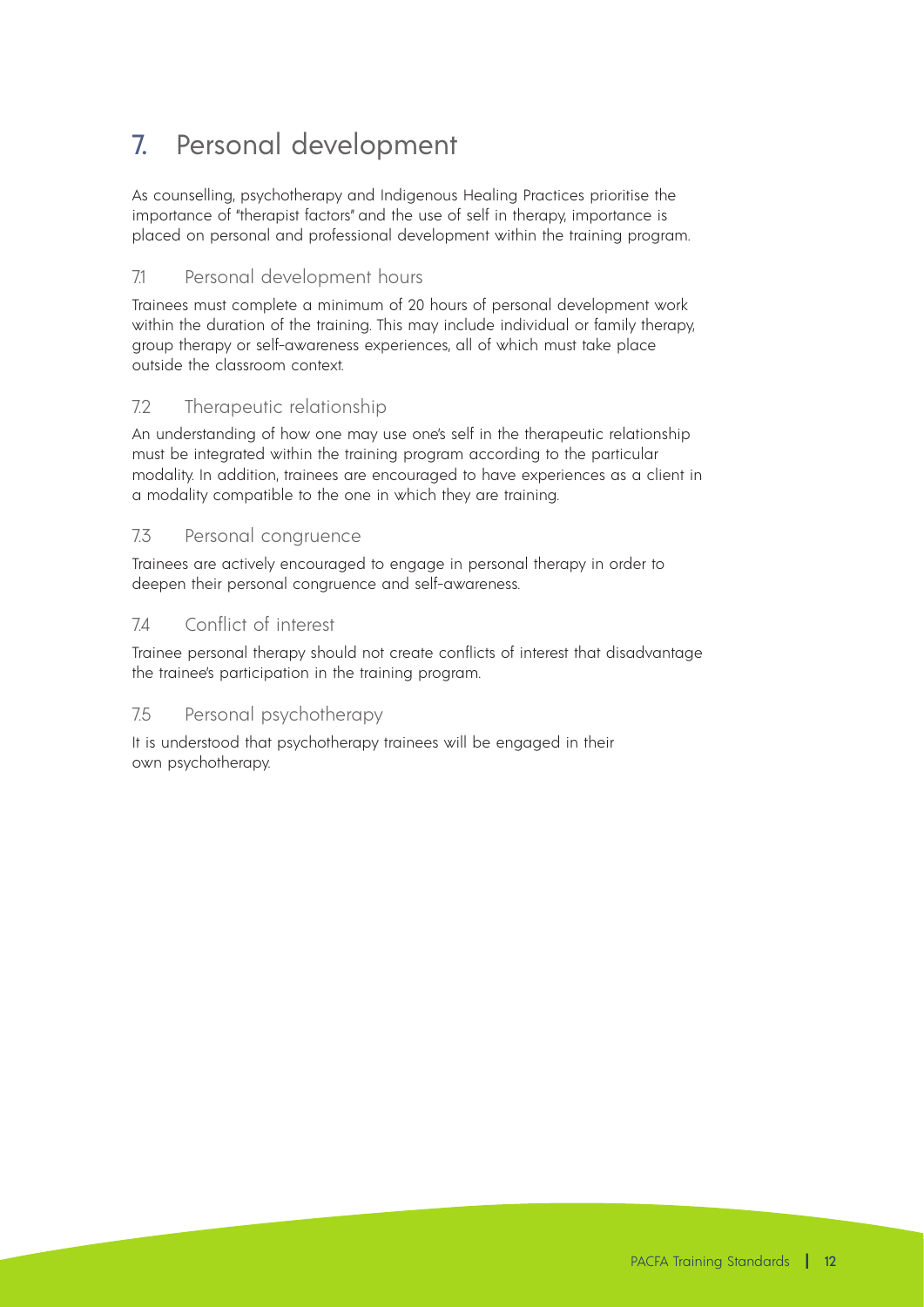# 8. Staffing

# 8.1 Support

The training provider ensures that academic staff and supervisors are supported in their teaching, research, clinical training, and professional development by providing adequate resources, support staff and facilities.

# 8.2 Additional educators

Any training program in psychotherapy/counselling/Aboriginal and Torres Strait Islander Indigenous Healing Practices involves educators with varying levels of qualifications and experience. Alongside those who have primary responsibility for the training program, other educators with less or different training may enrich the learning environment with particular contributions. For example, these contributions may be from a graduate trainee who has a particular role with the students, or a trainer who is working towards full faculty membership, or from visiting consultants. An educator with insufficient clinical or teaching experience can be a part of the teaching team for a specific unit under the supervision of more senior staff, so long as they do not hold sole responsibility for that unit of study.

# 8.3 Registration

The counselling/psychotherapy education team will have at least 50% of teaching staff who identify with the counselling or psychotherapy profession through their professional registration with or eligibility to register with PACFA Registered Clinical Member. (This may include: Australian Counselling Association (the ACA) Level 4 Counsellor; Australian Psychological Society College of Counselling Psychologists; or Australian Association of Social Work as an Accredited Mental Health Social Worker.)

# 8.4 Education

All teaching staff have directly relevant education and experience in the assigned area/unit of teaching. Their qualification is one level higher than the AQF qualification level being taught, or they have equivalent professional experience (as required by TEQSA). Those teaching skills-based units have a minimum of 5 years of relevant clinical experience (full-time equivalent).

# 8.5 Qualification

Academic directors, heads of counselling and psychotherapy programs, and program/course coordinators who have the primary responsibility for a training program (curriculum content and educational processes) must have education and substantial clinical experience (equivalent to a minimum of 5 years of full-time practice) in counselling or psychotherapy. They must hold one of the professional registrations listed above.

# 8.6 Student and staff ratio

The recommended ratio of students to staff is 20:1, however the number of staff required to resource the teaching and learning within a program may vary depending on the size and structure of the course.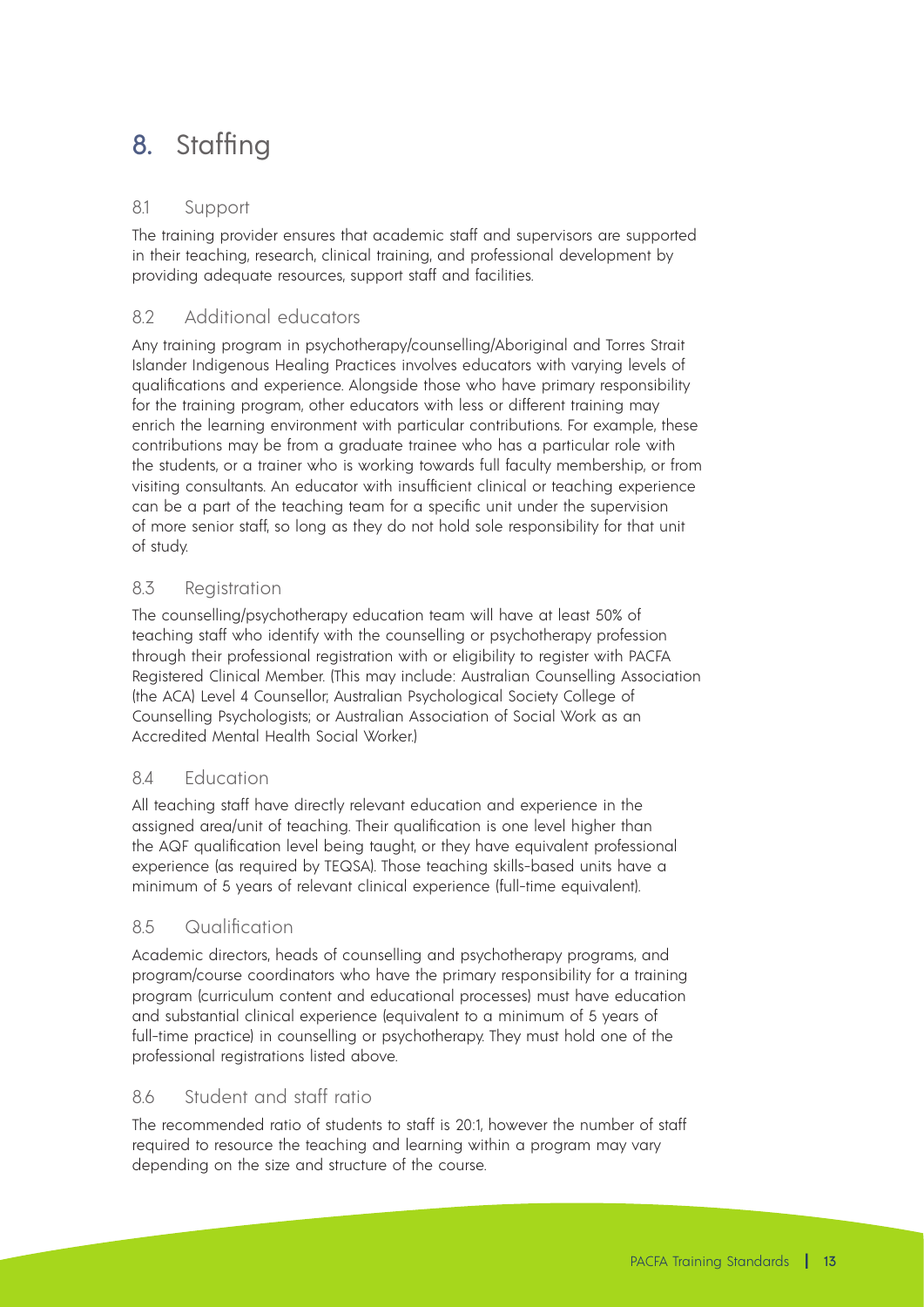## 8.7 Requirements

Training programs with small student cohorts (25 students and under) must be resourced with a minimum of two dedicated staff qualified in counselling or psychotherapy.

### 8.8 Course coordinators

The following guidelines apply directly to course coordinators who have the primary responsibility for a training program. It is the responsibility of the course coordinator, in conjunction with the other faculty members, to monitor the standards of those additional training staff identified above. Course/program coordinators must:

- have a PhD or Masters qualification in counselling, Aboriginal and Torres Strait Islander Indigenous Healing Practices, psychotherapy or a counselling related field of study
- be psychotherapists, counsellors or counselling psychologists of at least five years' equivalent full-time experience, and eligible for clinical or full membership of the professional body relevant to their qualification
- be concurrently engaged in psychotherapy/counselling practice relevant to the course they are teaching or have had extensive clinical experience sufficient for their role
- demonstrate competence in facilitating adult learning, with some training or equivalent work experience in in-training delivery
- monitor and maintain the standards of all additional training staff
- be willing to disclose to trainees their own training experience, philosophy of training and theoretical preferences
- be diligent with their own ongoing professional development and give evidence of such development when required
- comply with PACFA's Member Code of Conduct and expect the same of trainees
- ensure that the students evaluate all units and that the feedback is made known to the director and the appropriate lecturers
- not discriminate based on gender, class, cultural background, sexual identity, religion, or any disability or belief that does not directly interfere with the competent fulfilment of their training role.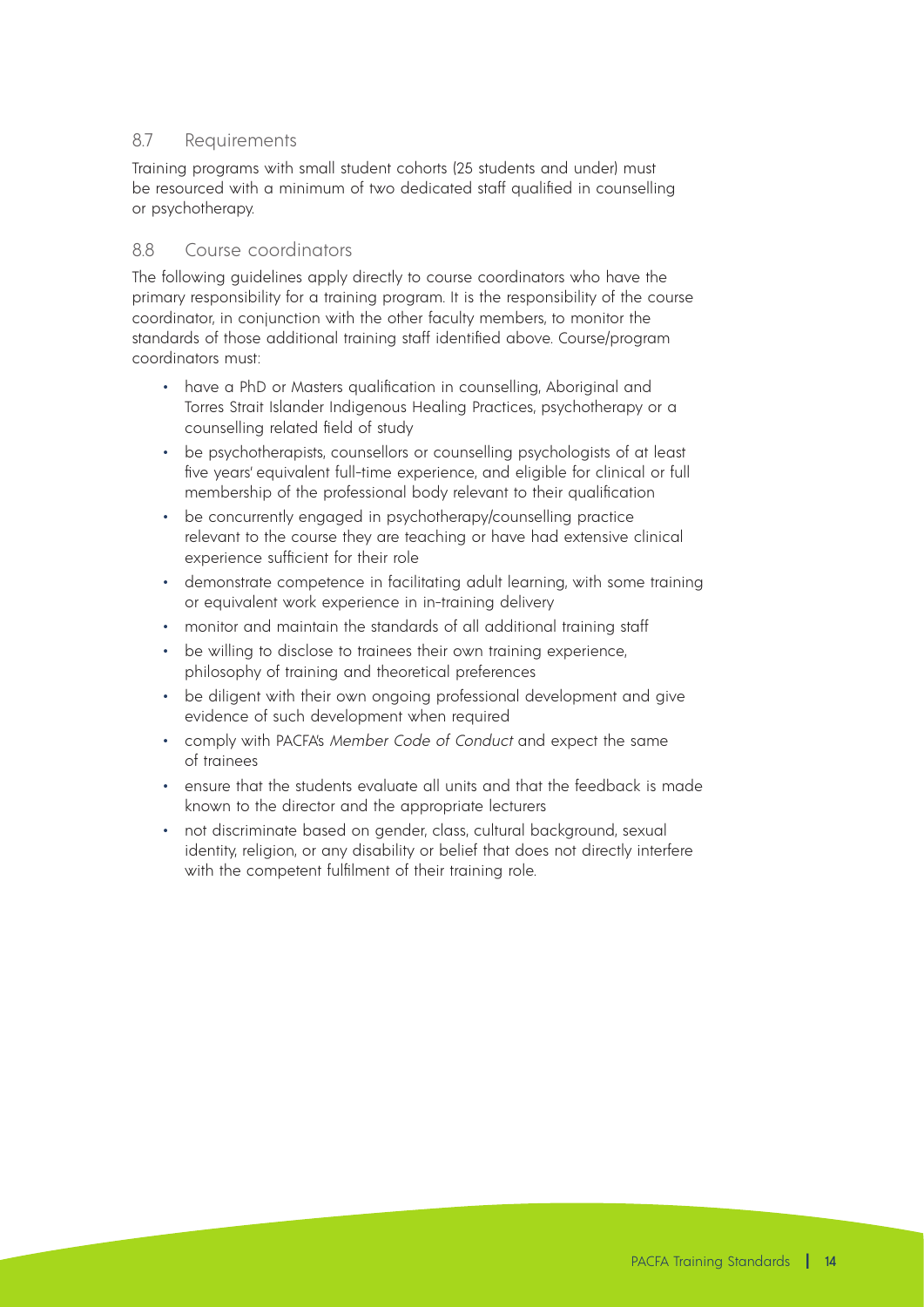# 9. Clinical supervision

9.1 Supervision is an essential component of any training program

> Supervision plays multiple roles, including enabling student skill and competence development, upholding the standards of the profession, and protecting the public by ensuring that trainees engage in safe and ethical practice.

- 9.2 Supervision is a formal, collaborative process between supervisor and supervisee, which monitors, develops, supports, and assesses the development of supervisee competence in their clinical role
- 9.3 Supervisors must play more than an administrative role during supervision and seek evidence of supervisee's clinical competence
- 9.4 Supervision may be conducted in either one-to-one or small group settings At least 50% of the minimum requirement for supervision must be met by individual supervision..
- 9.5 Supervision groups must have no more than six trainees Larger groups will not be counted towards clinical supervision hours. The level of supervision must be appropriate to the level of complexity of the course of study and client work.
- 9.6 Modes of supervision presentation may include live interviews, audio or audio visual recordings, formal case presentations, process and/or case notes Client consent must be sought as a precondition for recorded or live interviews.
- 9.7 Supervision must include a clear supervisory contract with an approved supervisor
- 9.8 Supervisors must be members of a relevant professional association

For example: PACFA Registered Clinical member, ACA Level 4, APS College of Counselling Psychologists, Mental Health Social Worker; as well as meet the PACFA Supervision Training Standards.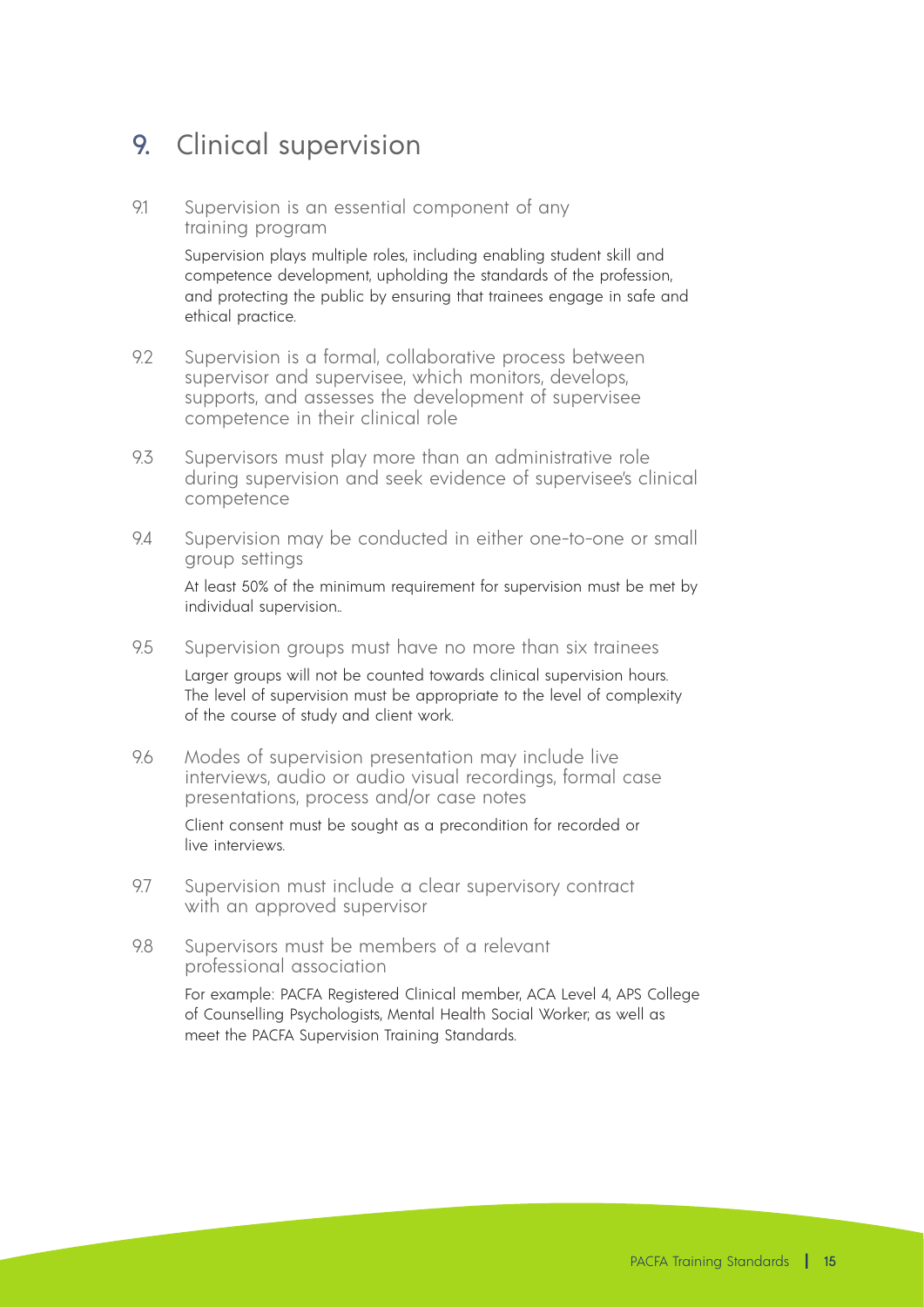# 10. Quality assurance and training program evaluation

For quality assurance, each training program must be evaluated annually. The evaluation process must:

- be informed by feedback from program staff, current and former students, and personnel in cooperating agencies; and
- include a survey of araduate outcomes. In Australia this is benchmarked against the Quality Indicators of Learning and Teaching (QILT) surveys.

Students must have regular opportunities to formally evaluate units, staff, and the students' educational experiences. Each training program must consider advice and input from the profession through regular course advisory or reference committee meetings and discussions.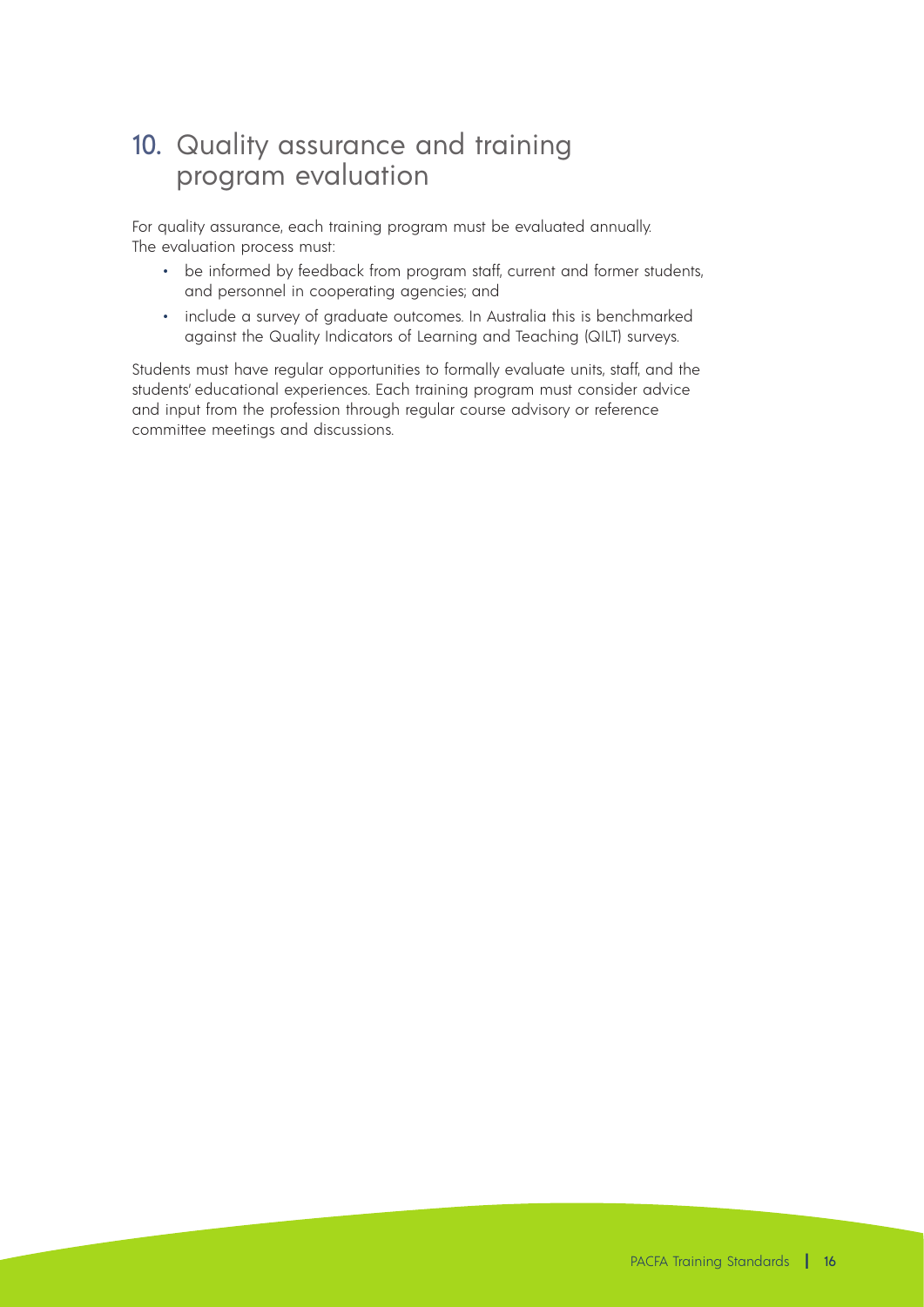# Appendix 1

#### Definition of terms relating to client contact

#### Client

The term client is used in the context of the PACFA Professional Training Standards to refer to either client or patient. A client may be an individual, a couple, a family or a group in the context of counselling, Indigenous Healing Practices and/or psychotherapy provision.

#### Client contact

Client contact, for the purposes of PACFA's Professional Training Standards, involves a range of experiences of the trainee working directly with clients (as defined above) where if possible and appropriate there are no dual relationships between the client and trainee.

Client contact hours, first and foremost, comprise face-to-face, in the same room or place, contact with the client. This may include up to 50% of the first 40 client contact hours being co-therapy where a student is providing group therapy. After the initial 40 face-to-face client hours, other methods of client contact such as telephone counselling, online counselling using web technology such as Skype, or additional co-therapy are allowable.

The following items are not part of client contact hours for the purposes of the Training Standards: Case presentation, supervision, reflective teams, note taking, role plays, practice sessions and client observation. These components are regarded as preparation for client work within the training context.

#### Co-therapy

Co-therapy involves a trainee working with a trainer or qualified practitioner or another trainee in a dual capacity to provide psychotherapy or counselling at the same time with the same client or client group. For the purposes of the Training Standards, co-therapy only counts towards the required 40 client contact hours when provided by trainees and not when it is also provided by a trainer or qualified practitioner.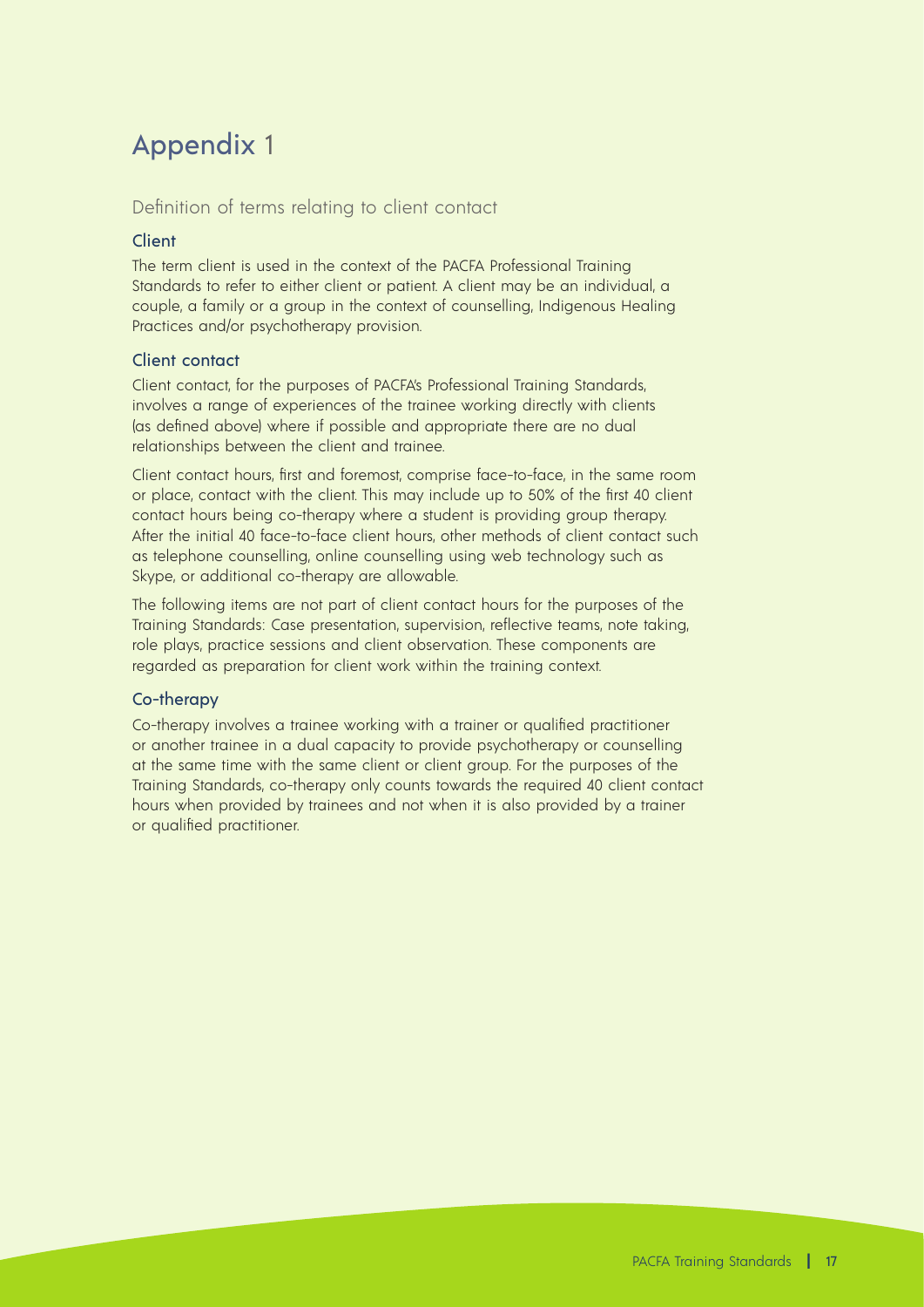## Definition of terms relating to supervision

#### Clinical supervision

Clinical supervision is a contractual, collaborative process which monitors, develops and supports supervisees in their clinical role. Clinical supervision can be undertaken as individual supervision and group supervision (see definitions below).

In clinical supervision, the central focus is on both the optimum outcome for the client and the professional development and self-care of the supervisee.

The process of clinical supervision is seen to encompass a number of significant components, including a formal agreement between the supervisor and supervisee.

It is an opportunity for supervisees to present relevant material regarding their clinical practice via case discussion, recordings of client sessions, role plays, etc., allowing space for reflective review by the supervisee and feedback by the supervisor. The supervisory relationship and process of supervision should be congruent with the developmental needs of the supervisee.

#### Individual supervision

Individual supervision refers to clinical supervision undertaken by an individual supervisee with a designated supervisor.

#### Group supervision

Group supervision is facilitated by a designated supervisor who simultaneously provides supervision and facilitates the group supervision process. Group supervision can be comprised of two to six supervisee members.

#### Supervisor

A supervisor is a practitioner with a minimum of five years clinical experience who has supervision competencies that meet the requirements of the PACFA Supervision Training Standards. The supervisor is generally seen to have more experience than the supervisee with regard to professional seniority, skill development and possibly within a particular specialty.

#### Group supervisor

A group supervisor who facilitates a group of supervisees, has developed specific skills to conduct the group process and to manage any group dynamics that arise. Group facilitation skills are needed in addition to the requirements for supervisors.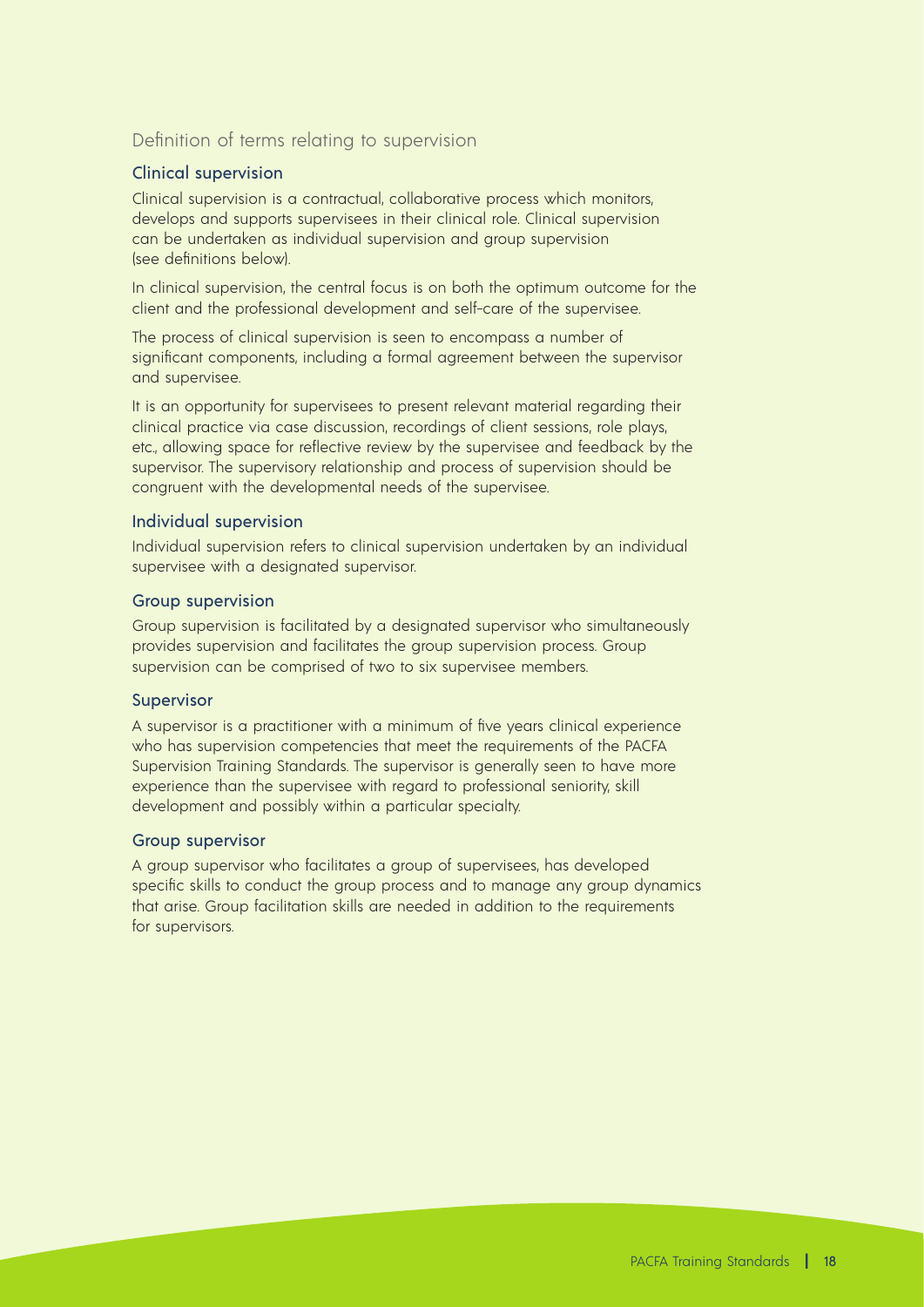# Appendix 2

## PACFA membership/registration requirements for practising members

Entry requirements to PACFA membership as a Certified Practising or Registered Clinical member, or listing on the PACFA Register, are additional to the Training Standards. These may include, but are not limited to, evidence of qualification, identity, insurance and ethical standards.

Membership/registration requirements for:

- Certified Practising Membership (previously Provisional)
- Registered Clinical Membership (previously Clinical).

# Accredited training membership track

The full details of PACFA accredited training course requirements are covered by these Training Standards.

Applicants must have completed a PACFA accredited course of 400 hours of person-to-person Indigenous Healing Practice, counselling and/or psychotherapy training incorporating a minimum of 200 hours of direct instruction including a supervised practice placement which includes a minimum of 40 hours of faceto-face counselling, psychotherapy or Indigenous Healing practice client contact with 10 hours of related clinical supervision within the training program.

## General membership track

The requirements for the general membership track are the same as the requirements above, except the training program is not accredited by PACFA.

Applicants must have completed a qualification at AQF level 7 or above of 400 hours of person-to-person Indigenous Healing Practice, counselling or psychotherapy training incorporating a minimum of 200 hours of direct instruction and a supervised practice placement which includes a minimum of 40 hours of client contact with 10 hours of related clinical supervision within the duration of the training program.

Applicants under this track are meeting the requirements of the Training Standards through the completion of training undertaken in a non-PACFA accredited course. As the program is not accredited by PACFA, the individual's training must be assessed by PACFA in terms of curriculum, volume of learning and supervised practice requirements.